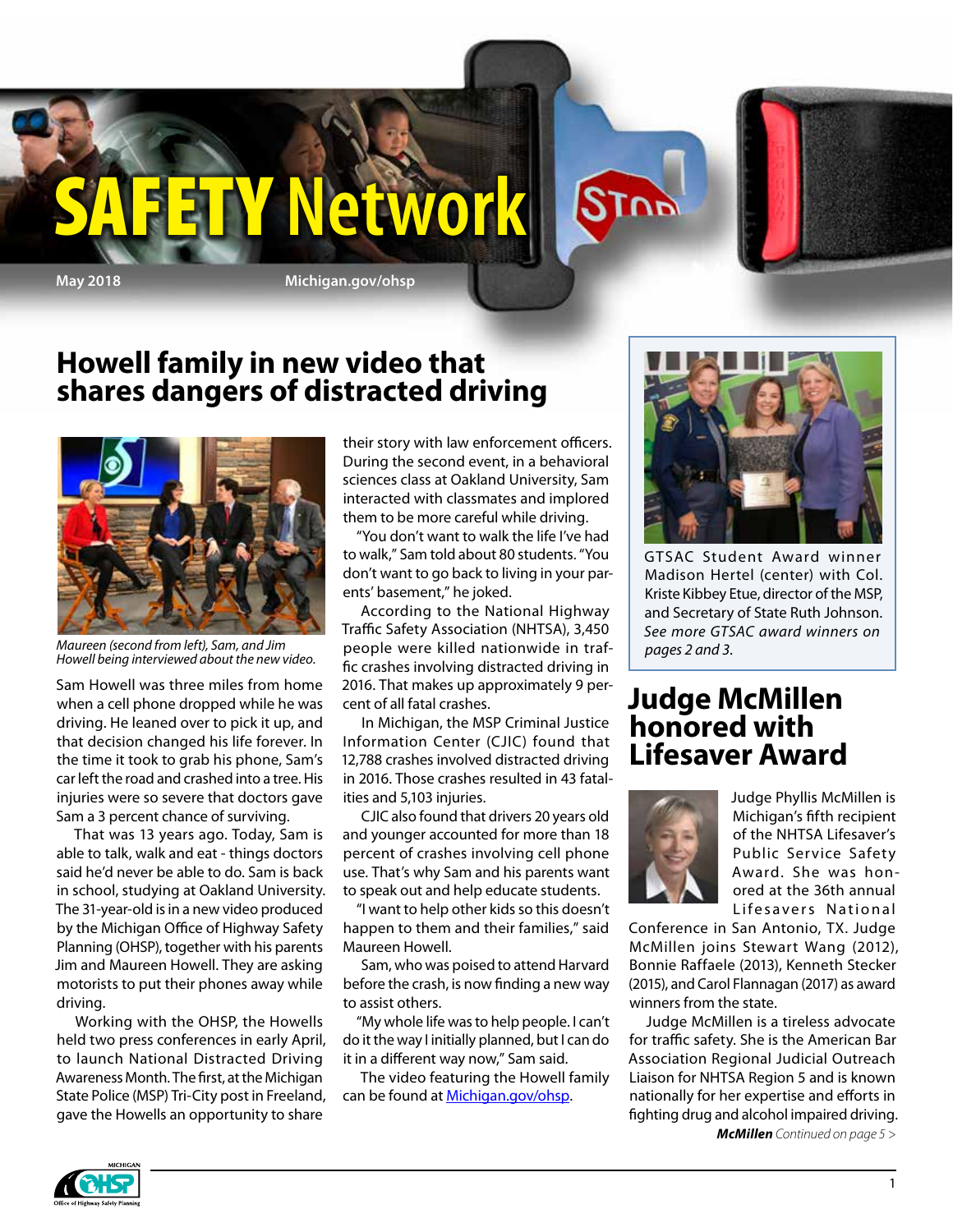# SAFETY **Network**

## **GTSAC recognizes achievements in traffic safety**

The Governor's Traffic Safety Advisory Commission (GTSAC) honored 11 individuals and organizations at the group's annual awards presentation in March at the Kellogg Hotel and Conference Center in East Lansing. The event was part of the 23rd Annual Michigan Traffic Safety Summit. Four Richard H. Austin Long-Term Service Awards were presented to individuals that made significant long-term contributions to the field of traffic safety. Six awards were given for Outstanding Traffic Safety Achievement. The GTSAC also presented an award honoring a student involved in traffic safety.

#### **2017 Richard H. Austin Long-Term Service Awards**

**Daniel Blower**, an associate research scientist emeritus at the University of Michigan Transportation Research Institute (UMTRI), was honored for a career in traffic safety

spanning more than 30 years. During that time, Blower helped develop two national databases for trucks and buses. And he has studied the effectiveness of sophisticated safety systems for commercial vehi-



cles, including collision mitigation braking and forward collision warning systems. Blower recently completed a comprehensive multidisciplinary analysis of the factors contributing to the national decline of highway fatalities and serious injuries.

**Mark Bott**, a traffic and safety engineer with the Michigan Department of

Transportation (MDOT), was honored for his work with the Traffic Control Unit and Traffic and Safety Section. Those departments emphasize the integration of senior mobility,



pedestrian, bicyclists, and various systemic safety initiatives into everyday activities that aim to reduce fatalities and injuries as part of MDOT's Toward Zero Deaths activities. Bott also oversees the design and standard application of signage, pavement markings, and traffic control signals on the state trunkline system.

**Capt. John Halpin**, commander of the MSP Eighth District, was honored for his work to develop a strong traffic safety culture in the Upper Peninsula. Captain

Halpin was a founding member of the U.S. 2 Operation SABRE (Speed, Aggressive driving, Belts, Rural Enfo rcem ent) Task Force. He placed a high emphasis on directed and overtime patrols

that helped decrease fatalities and serious injury crashes by 9 percent over three years on the major trunkline.

**Norene Lind**, the secretariat of the Michigan Driver and Traffic Safety Education Association, was honored for her work in providing professional devel-

opment for driver educators and assisting the Michigan Department of State (MDOS) with reviewing examination standards and professionalizing instructor and curriculum standards. Lind

also takes the lead in editing the Michigan driver education textbook.



**Strive for a Safer Drive (S4SD)** was honored for the teen driving safety initiative

sponsored by Ford Driving Skills for Life (Ford DSFL). The S4SD program has



grown from 16 high schools in 2012 to more than 60 schools in 2017. Ford DSFL provides \$1,000 to participating schools to create a peer-to-peer traffic safety campaign on a topic of their choice. In addition to cash prizes for the top five campaigns, Ford DSFL also sponsors a Ride and Drive event every spring. The event features hands-on driving taught by professional driving instructors and students learn key skills in crucial areas that are factors in more than 60 percent of teen crashes.

**Grand Rapids Driving Change** was honored for raising awareness about bicycle safety. The campaign was based

on crash data analysis, community surveys, focus groups, in put from c o m m u n i t y



leaders, and reviews of existing campaigns. It included billboards, bus advertising, television and radio advertising, and social media, with most efforts happening in May and July 2016, and again in 2017.

**Sgt. James Janes** of the MSP Niles Post was honored for his efforts as a Drug

Recognition Expert (DRE) to reduce traffic crashes, injuries, and death. He has been



one of the most active DREs in the state, completing 200 evaluations in the last four years. Sergeant Janes instructs DRE

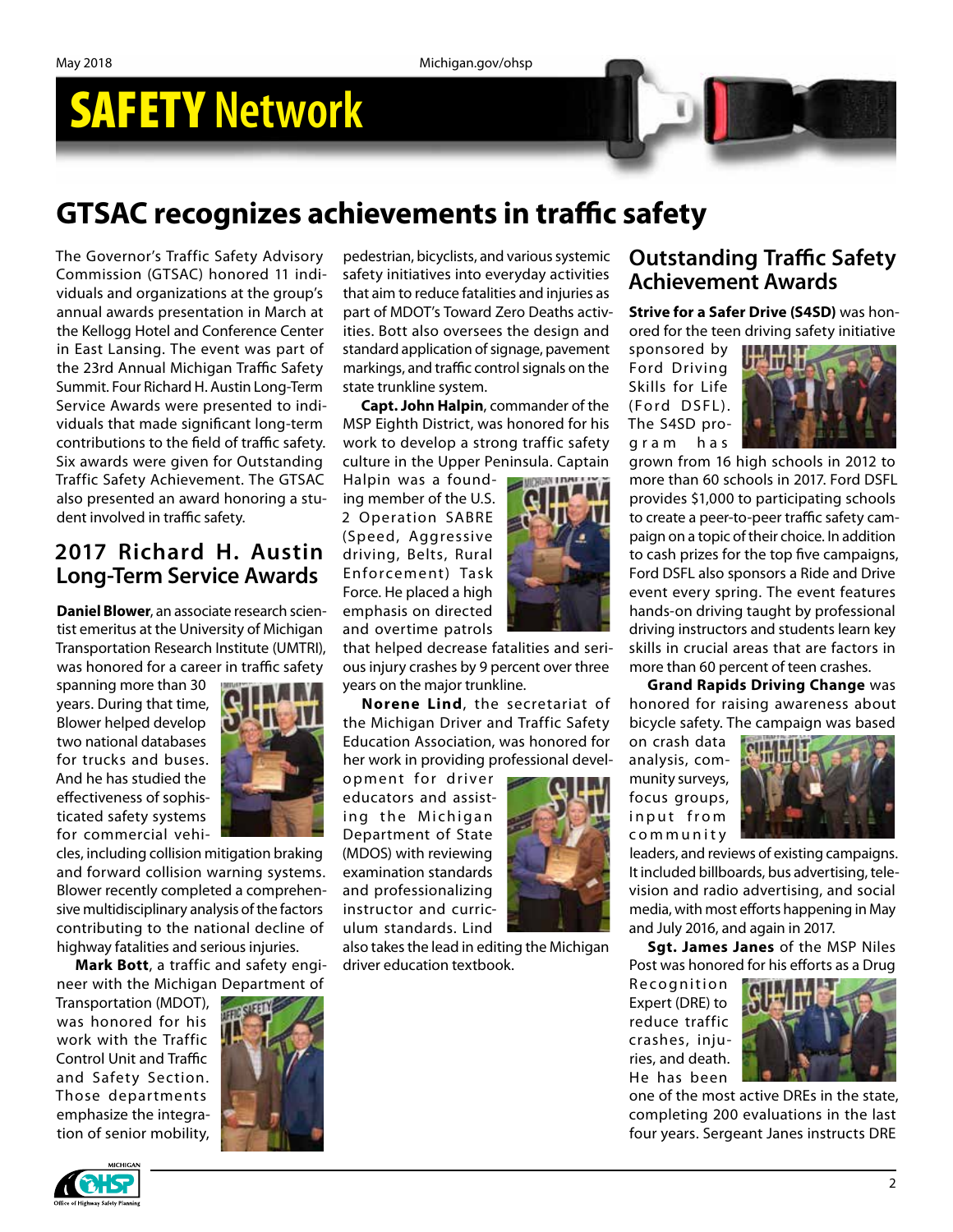## SAFETY **Network**

courses across the nation. His experiences have been instrumental in his ability to take suspected impaired drivers consistently and successfully through the judicial process.

**Rural Intersection Warning System (RIWS)/Rural Intersection Collision Avoidance System (RICAS)** was honored for reducing crashes and decreasing

injuries at the intersection of U.S. 131 and Intertown Road in Emmet County's Bear



Creek Township. The RIWS/RICAS works to detect side street vehicles entering the intersection and U.S. 131 traffic slowing down within the intersection, thus alerting approaching motorists on U.S. 131 of possible activity within the intersection even before they can see it. Since installing the device in November 2015, there has been a 42.9 percent reduction in recorded crashes and an 80 percent decrease in injuries.

**Safe Drivers Smart Options (SDSO): Keys to Lifelong Mobility** was honored for helping aging adult drivers. It is an evidence-based initiative that helps older

adults continue to drive safely and assists those needing to make a respect-



ful transition to driving retirement while maintaining mobility and independence. SDSO has identified training, programs, and activities considered best practices for Michigan. The MDOS administers the SDSO website and leads the strategy's ongoing leadership and administrative support structure.

**Traffic Incident Management (TIM) Emergency Mapping Project** was honored for identifying safe routes for detours during traffic emergencies. The

MDOT Gaylord **Transportation** Service Center and the MSP p o s t s i n Gaylord and



Houghton Lake partnered on the TIM Emergency Mapping project. The project was piloted in Crawford, Otsego, and Roscommon counties and organizers developed color-coded maps identifying safe routes for detours off I-75 during traffic emergencies. Both digital and paper maps were developed and the pilot project has grown to include all 21 counties within MDOT's North Region.

#### **Student Award**

**Madison Hertel**, a student at Traverse City West Senior High School, received the

second GTSAC Student Award. As part of the S4SD competition, Hertel created a four-



minute video depicting the dangers of texting and driving. The video has been shown to thousands of high school students in the Traverse City area. The video can be viewed at https://www.youtube. com/watch?v=J6Fo3Q5Aoe0. Prior to this video, Hertel produced a video that the Catholic Human Services uses to increase awareness about the dangers of drunk driving among young people.

### **What's Ahead**

#### **MAY 2018**

- **8 Pedestrian and Bicycle Safety Action Team meeting.** Horatio S. Earle Learning Center, 7575 Crowner Drive, Dimondale, 9 a.m.
- **8 Traffic Safety Engineering Action Team meeting.** Horatio S. Earle Learning Center, 7575 Crowner Drive, Dimondale, 9 a.m.
- **8 Occupant Protection Action Team meeting.** Michigan State Police Headquarters, 7150 Harris Drive, Dimondale, 10 a.m.
- **9 Michigan Truck Safety Commission meeting.** Michigan Center for Truck Safety, 1131 Centennial Way, Lansing, 9 a.m.
- **10 Senior Mobility and Safety Action Team meeting.** Horatio S. Earle Learning Center, 7575 Crowner Drive, Dimondale, 1:30 p.m.
- **16 Drivers Age 24 and Younger Action Team meeting.** Horatio S. Earle Learning Center, 7575 Crowner Drive, Dimondale, 10 a.m.
- **16 Motorcycle Safety Action Team meeting.** Schoolcraft College, Radcliff Campus, 1751 Radcliff, Garden City, 9 a.m.



*OHSP Director Michael L. Prince congratulates Summit Chair Jessica Riley at the conclusion of the 23rd annual Michigan Traffic Safety Summit.*

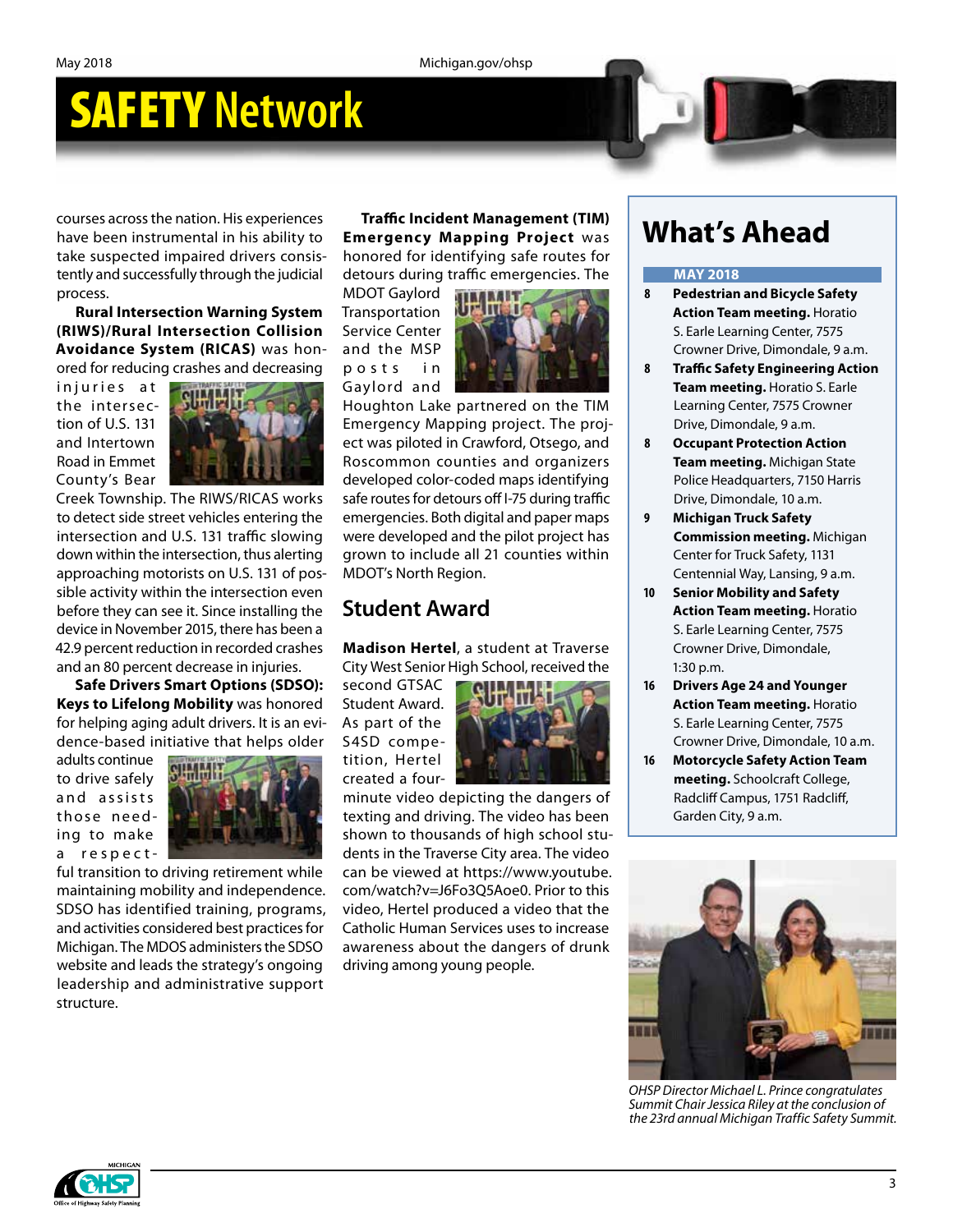May 2018 Michigan.gov/ohsp

# SAFETY **Network**

### **Oral fluid roadside drug testing pilot program underway in Michigan**

*By Kinga Canike and Ken Stecker*

All eyes are on Michigan as its oral fluid roadside drug testing pilot program enters its sixth month. It is the first of its kind in the nation, created and funded by a state law.

That law is Public Act 242 and 243 of 2016. It puts the MSP in charge of running the one-year pilot program, which began on November 8, 2017. MSP's Traffic Safety Spl/F/Lt. James Flegel oversees the program. He assembled a group of traffic safety professionals to help him put together the details of the pilot program. This subcommittee includes MSP personnel, Michigan's DRE program coordinator, MSP Forensic Laboratory technical director, and Michigan's two traffic safety resource prosecutors.

Under the law, only DRE officers may participate in the pilot. DREs are officers who have undergone highly specialized training in identifying drivers impaired by drugs. Currently there are 27 DRE officers participating in this program Even though this is an MSP-run program, DREs employed by county, township, and municipal police agencies are also involved.

These tests are occurring in five counties: Berrien, Delta, Kent, St. Clair, and Washtenaw. These counties were chosen by the subcommittee, which looked at several criteria including the number of impaired driving crashes, impaired driving arrests, and active DRE officers in that county, and geographic diversity.

Under the pilot program, a DRE may require a person to submit to a preliminary oral fluid analysis to detect the presence of a controlled substance in the person's body if he or she suspects the driver is impaired by drugs. Refusal to submit to a preliminary oral fluid analysis upon a lawful demand of a police officer is a civil infraction.

The preliminary oral fluid analysis consists of a mouth swab using a handheld device which can be used to test for drugs at the roadside. The instrument being used in Michigan's pilot program is the Alere DDS2. It can test for the following six classes of drugs in oral fluid: marijuana, cocaine, methamphetamine, amphetamine, opiates, and benzodiazepines. It was chosen for Michigan's pilot program for its portability, ease of use, and rapid test results (within five minutes).

Nothing in the pilot program changes the normal protocol in a drugged driving investigation. Even though the Alere DDS2 can indicate the presence or absence of drugs in a driver's oral fluid, it cannot determine whether that driver's ability to operate a motor vehicle is impaired. Officers in the pilot program will still need to establish a driver's impairment through a roadside investigation, which may include observations of driving, physical observations, driver's admissions, and field sobriety testing. The oral fluid swab will also not substitute the 12-step evaluation that DREs are trained to perform on suspected drugged drivers.

Drugged driving investigations also include the collection of blood from that driver, oftentimes through a search warrant. The same will continue to be done in this pilot program. First, two oral fluid swabs are collected—the first one is put in the handheld device by the officer for an immediate reading, and the second swab is sent to Forensic Fluids Laboratory in Kalamazoo for confirmatory testing. This swab is voluntary and there is no penalty if a driver refuses. Second, a blood draw is taken and sent to the MSP Forensic Laboratory to confirm the oral swabs.

The oral fluid samples collected pursuant to the pilot program are not admissible in court. Under Michigan law, only breath,

blood, and urine samples are admissible as evidence in impaired driving investigations. The oral fluid results are to be used similar to preliminary breath test results in drunk driving cases.

Organizers of the pilot program hope it will provide solutions for dealing with drugged driving. Their goal is to show that oral fluid testing is accurate and reliable, and they hope to one day see it used by all road officers in the state. Michigan has seen a steady increase in fatal crashes involving drivers impaired by drugs. Druginvolved traffic fatalities rose more than 30 percent, from 179 in 2015 to 236 in 2016.

This problem is not unique to Michigan. A 2015 National Roadside Survey by the NHTSA showed that drugged driving is rising all over the country. About 20 percent of drivers in the national survey tested positive for at least one drug—an increase from 16.3 percent in 2007. Of that number, 12.6 percent had evidence of marijuana use in their systems.

Oral fluid collection may also be a better tool for investigating drugged drivers than blood. Getting a mouth swab is quicker, easier, and less invasive than a blood draw. In the United States Supreme Court decision *Birchfield v. North Dakota*, 136 S. Ct. 2160, 2177 (2016), the Supreme Court even acknowledged this when it referred to the swabbing of the inside of a person's cheek

*PAAM Continued on page 6 >*

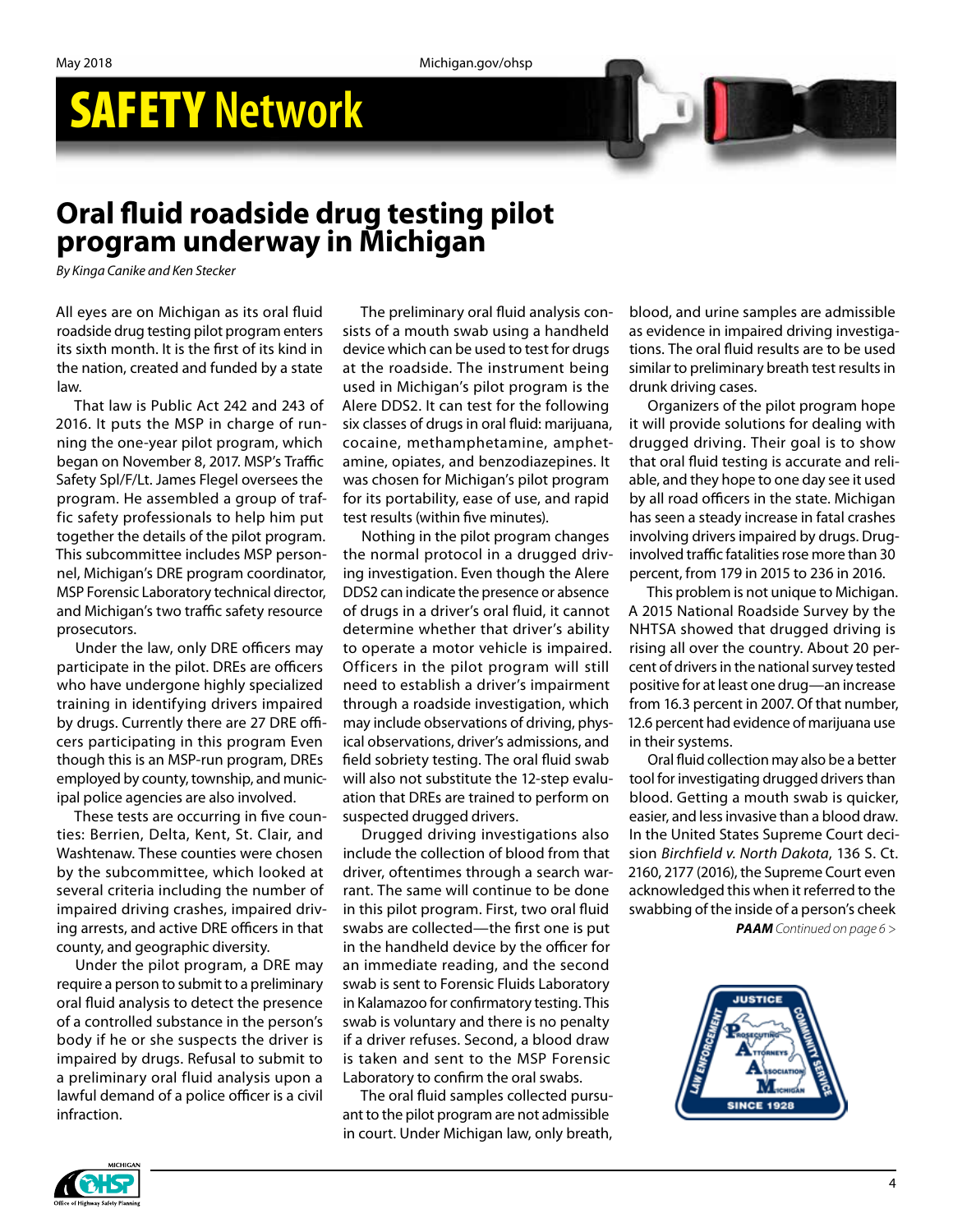## SAFETY **Network**

### **Fatal crashes involving older drivers in Michigan rising**

Older drivers in Michigan are involved in an increasing number of fatal crashes. That's according to a new report from The Road Improvement Program (TRIP), a national transportation research group. The report found from 2012 to 2016, the number of fatalities involving at least one driver 65 or older increased 16 percent.

The report, *Preserving the Mobility and Safety of Older Americans*, was released in March. In it, Michigan was found to have the eighth highest number of licensed drivers 65 years or older. That equates to 20 percent of the licensed driver population in the state. That's a 14 percent increase from 2012.

The report also found 22 percent of all Michigan traffic fatalities in 2016 involved at least one driver 65 or older. That's a 16 percent increase from 2012.

Nationwide, the number of older drivers killed or involved in fatal crashes has increased significantly in the last five years.

#### *McMillen Continued from page 1 >*

Judge McMillen has been instrumental in influencing state leadership to implement evidenced-based programs such as DUI courts and State Judicial Outreach Liaisons within NHTSA Region 5 and nationwide.

The Lifesaver's Public Service Safety Award annually recognizes the vigorous dedication certain individuals and organizations demonstrate to achieve the safety of passengers on American roadways. Judge McMillen was one of 16 people or groups to receive the award in 2018.

She was appointed judge of the State of Michigan Sixth Circuit Court in 2010 and elected in 2012. In 2005, Judge McMillen received a special recognition award from the Executive Office of the President, Office of National Drug Control Policy for her pioneering work in the creation of sobriety court as an alternative for handling drug and alcohol-related cases.

The U.S. Census Bureau reports that people over age 65 will outnumber people 18 and under for the first time in 2035.

Older Americans are more mobile and active today and want to maintain that lifestyle for as long as possible, TRIP says. Among those 65 and older, 90 percent of travel takes place in a private vehicle and 79 percent live in car-dependent suburban and rural communities.

#### The complete report is available at tripnet.org



At a CarFit event, a team of trained technicians and/or health professionals work with older adults to ensure they "fit" their vehicle properly for maximum comfort and safety. The program also provides information and materials on community-specific resources that could enhance their safety as drivers and increase their mobility in the community.

Older drivers are more likely to wear seat belts and less likely to speed or drive drunk. They are also more likely to be killed or seriously injured when a crash occurs because of the greater fragility of their aging bodies.

A CarFit check takes about 30 minutes from the time you drive in to the time you leave. Here is a list of upcoming CarFit events in Michigan:

| Date     | <b>Time</b>          | <b>Location</b> | <b>Contact Person</b> | <b>Reservation Phone</b> |
|----------|----------------------|-----------------|-----------------------|--------------------------|
| May 22   | 10 a.m. - 12 p.m.    | Marshall        | Sarah Hughes          | 269-789-7144             |
| June 11  | 10 a.m. - 12 p.m.    | Marshall        | Sarah Hughes          | 269-789-7144             |
| June 21  | 10:30 a.m.-1:30 p.m. | Okemos          | Mickie Kreft          | 517-364-3743             |
| July 16  | 10 a.m.-1 p.m.       | Lansing         | <b>Mickie Kreft</b>   | 517-364-3743             |
| Aug. 8   | 1 p.m.-3:30 p.m.     | Lansing         | Mickie Kreft          | 517-364-3743             |
| Sept. 10 | 10 a.m. - 12 p.m.    | Marshall        | Sarah Hughes          | 269-789-7144             |

### **Car seats: Installed, checked, destroyed**

March was a busy month for Car Seats in South Central Michigan. Certified Safety Technicians checked 94 children, distributed 58 new car and booster seats and destroyed 33 unsafe car seats over a threeweek span. Events were held on March 3 in Adrian, March 10 in Jonesville and March 24 in Monroe. The next event for Car Seats in South Central Michigan is scheduled for May 19 at the Walmart in Niles. For more events and information, click here: Car **Seats in South Central Michigan.**